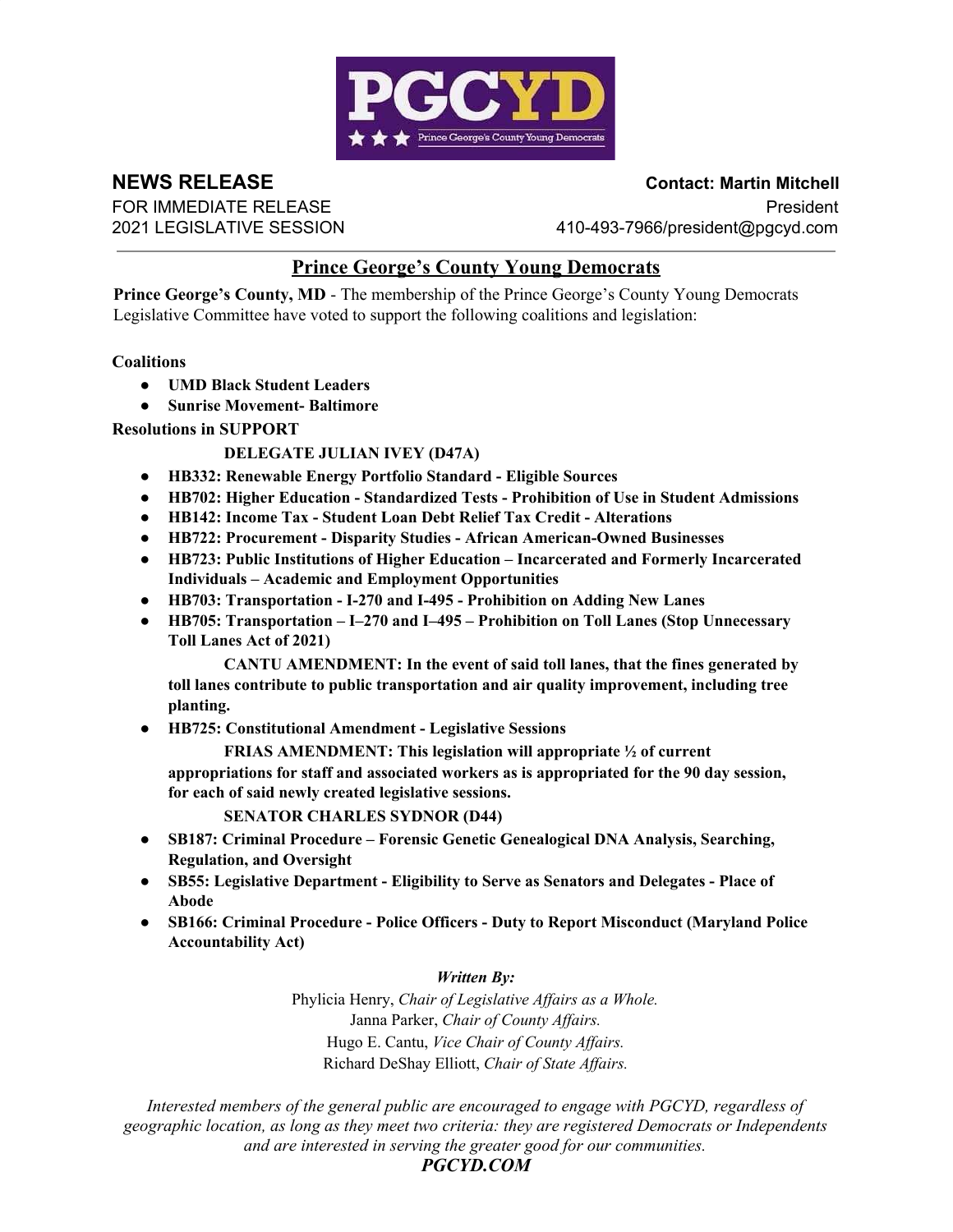

- **SB590: Criminal Procedure Required Disclosures Brady Material**
- **SB456: Office of the State's Attorney Collection and Publication of Prosecutorial Information**
- **SB588: Law Enforcement Officers Creditability of Witnesses and Misconduct Database (Maryland Police Accountability Act of 2021)**

**ELLIOTT AMENDMENT: Said database has the requirement to transfer in data from other states' misconduct databases.**

**SENATOR JILL P. CARTER (D41)**

- **SB482: Public Safety Law Enforcement Officers Whistleblower Protections**
- **● SB419: No-Knock Warrants Elimination**

**CANTU/PARKER AMENDMENT: If a Sheriff's office or other policing agency is found to be executing or pursuing a no-knock warrant following the passage of this bill, there will be a fine of no less than \$10,000 than it is earmarked for the jurisdiction's Public Defender's Office with said funding coming from their operating budget of said policing agencies without the ability to supplement or supplant said fines in future budgets.**

**DELEGATE C.T. WILSON (D28)**

- **HB11: Public Schools African American History Development of Content Standards and Implementation**
- **HB106: Office of the Attorney General Website to Report Robocalls and Other Spam Calls**

**SENATOR CLARENCE LAM (D12)**

- **SB234: Personal Information State and Local Agencies Restrictions on Access PRINCE GEORGE'S COUNTY HOUSE DELEGATION CHAIR, DELEGATE EREK BARRON (D24)**
- **PG-414: Prince George's County Public Safety and Behavioral Health Surcharges – Behavioral Health Programs**

**ELLIOTT/CANTU AMENDMENT: This legislation will disallow the purchase of firearms and/or tactical gear with this surcharge's revenue.**

**DELEGATE JAZZ LEWIS (D24)**

● **HB409: Juveniles Convicted as Adults - Sentencing - Limitations and Reduction (Juvenile Restoration Act)**

**DELEGATE ALONZO WASHINGTON (D22)**

● **PG-506-21: Prince George's County – Board of Education – Student Member Voting and Member Candidacy**

### **DELEGATE DEBRA M. DAVIS (D28)**

● **HB414: Southern Maryland Rapid Transit Project – Funding**

*Written By:*

Phylicia Henry, *Chair of Legislative Affairs as a Whole.* Janna Parker, *Chair of County Affairs.* Hugo E. Cantu, *Vice Chair of County Affairs.* Richard DeShay Elliott, *Chair of State Affairs.*

*Interested members of the general public are encouraged to engage with PGCYD, regardless of geographic location, as long as they meet two criteria: they are registered Democrats or Independents and are interested in serving the greater good for our communities.*

*PGCYD.COM*